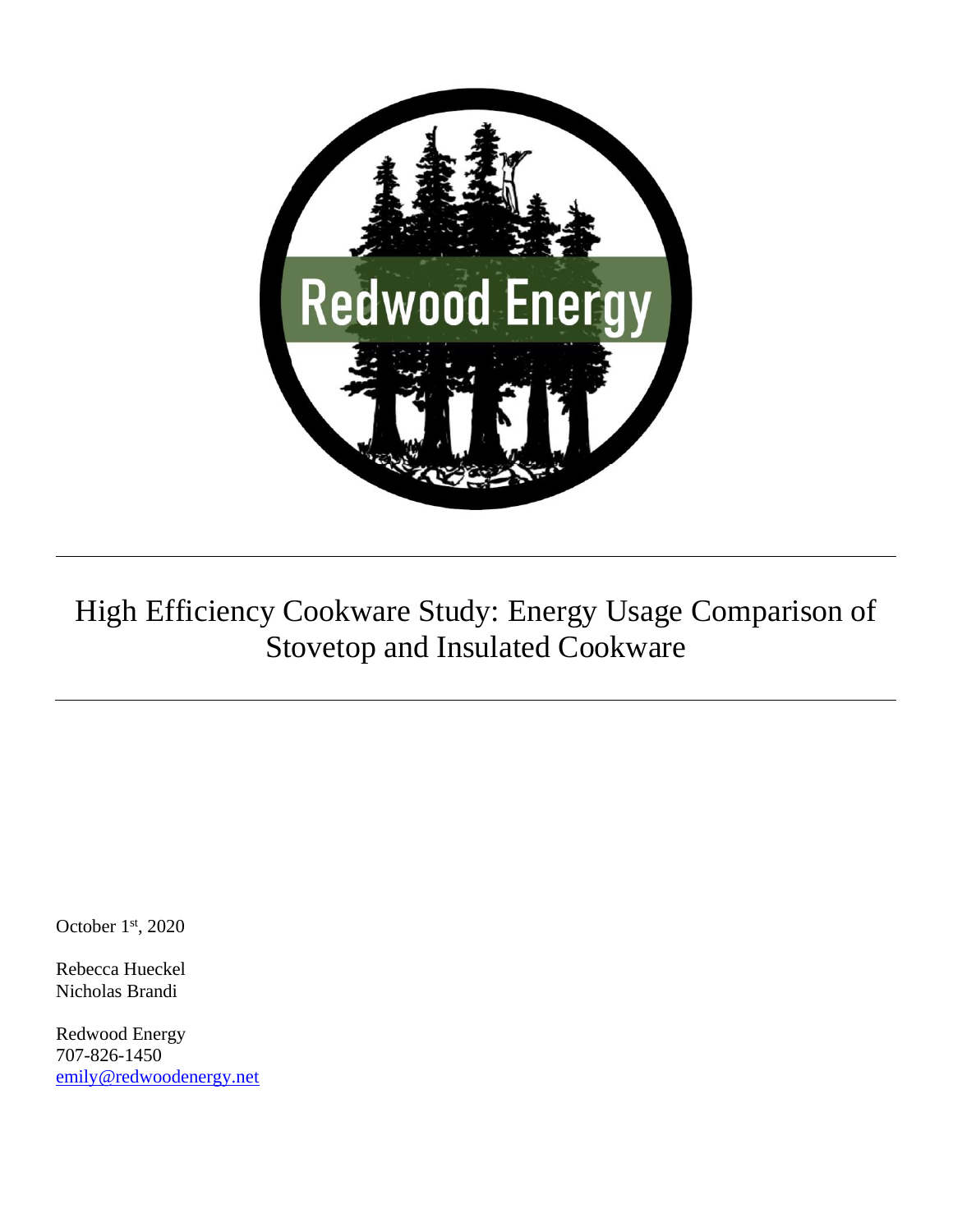## **Introduction**

This study examines the energy usage of five different technologies of cookware. Three insulated; a Crock-Pot model SCR200-R 2-QT slow cooker, a COSORI C3120-PC 2-QT pressure cooker and a Redmond 5-QT electric pressure cooker and two non-insulated; a SUNAVO 1500W electric cooktop, a Avantco IC1800 countertop induction range and an Air Core 8-quart insulated pot on the SUNAVO 1500W electric cooktop. Two different pressure cookers were used to see if volume influences cooking efficiency.

### **Methods and Materials**

The standard cooking element used for each type of cookware was chickpeas. One cup of dried chickpeas soaked for 9 hours, and drained. It was then added to the cookware with 4 cups of room temperature water. The standard for doneness was set by the internal color gradient of the chickpea while cooking. The chickpea is considered done to standard when all of the creamy yellow color is gone all the way through. A chickpea is over done if it loses its structural integrity.



**Figure 1: Chickpea cooking color gradient from right (uncooked) to left (fully cooked).** 

For both stovetop methods the pot of water was brought to a boil then left to simmer until the chickpeas cooked to the required texture. A [P3 P4400 Kill A Watt Electricity Usage Monitor](https://www.amazon.com/gp/product/B00009MDBU/ref=ppx_yo_dt_b_asin_title_o09_s01?ie=UTF8&psc=1) was used to measure energy use. A total of 13 tests were performed, three tests for each cookware type. For each test, energy use, time of the test, material volume and vessel volume were recorded. Two sizes of pressure cookers were used to test if the size of the cookware had an impact on cooking time or energy use. For the test of the cooktop and induction range, a stainless steel pot with a magnetic steel bottom was used. The insulated pot test used the Air Core insulated pot heated on the SUNAVO cooktop.



Redwood Energy – 2020 – High Efficiency Cookware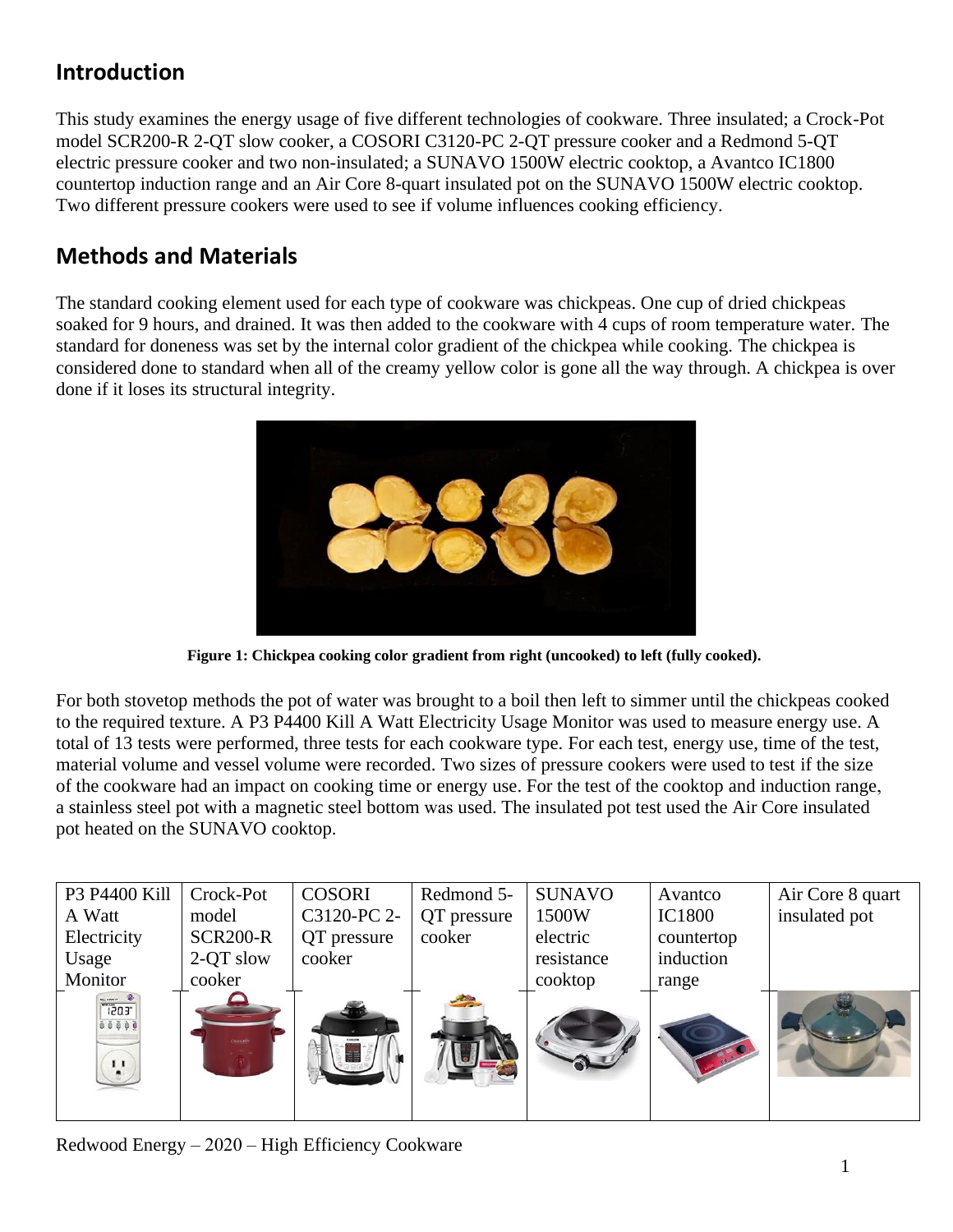#### **Results**

The insulated cookware, pressure cookers and slow cookers used the least amount of energy per cup of cooking material. It was determined that the volume of the cookware did not significantly impact the efficiency. The induction stove proved on average to be more efficient than the electric cooktop. The induction was about 40 minutes faster and used 22% less energy than the electric resistance cooktop. The electric cooktop used the most energy but when paired with an insulated pot the energy usage decreased by about 38%, making its energy consumption 48% less than the induction stove top. On average the slow cooker took 2 hours and 28 minutes longer but only used 10.5% more energy than the 5 QT pressure cooker. The largest disparity was between the 5 QT pressure cooker and the electric cooktop. On average the 5 QT pressure cooker used only 20% of the energy that was need for the electric cooktop and was 1 hour and 34 minutes faster in cooking time.



**Figure 2: Watt-hours used per cup of cooking material for each of the five cooking vessels; three trials each.**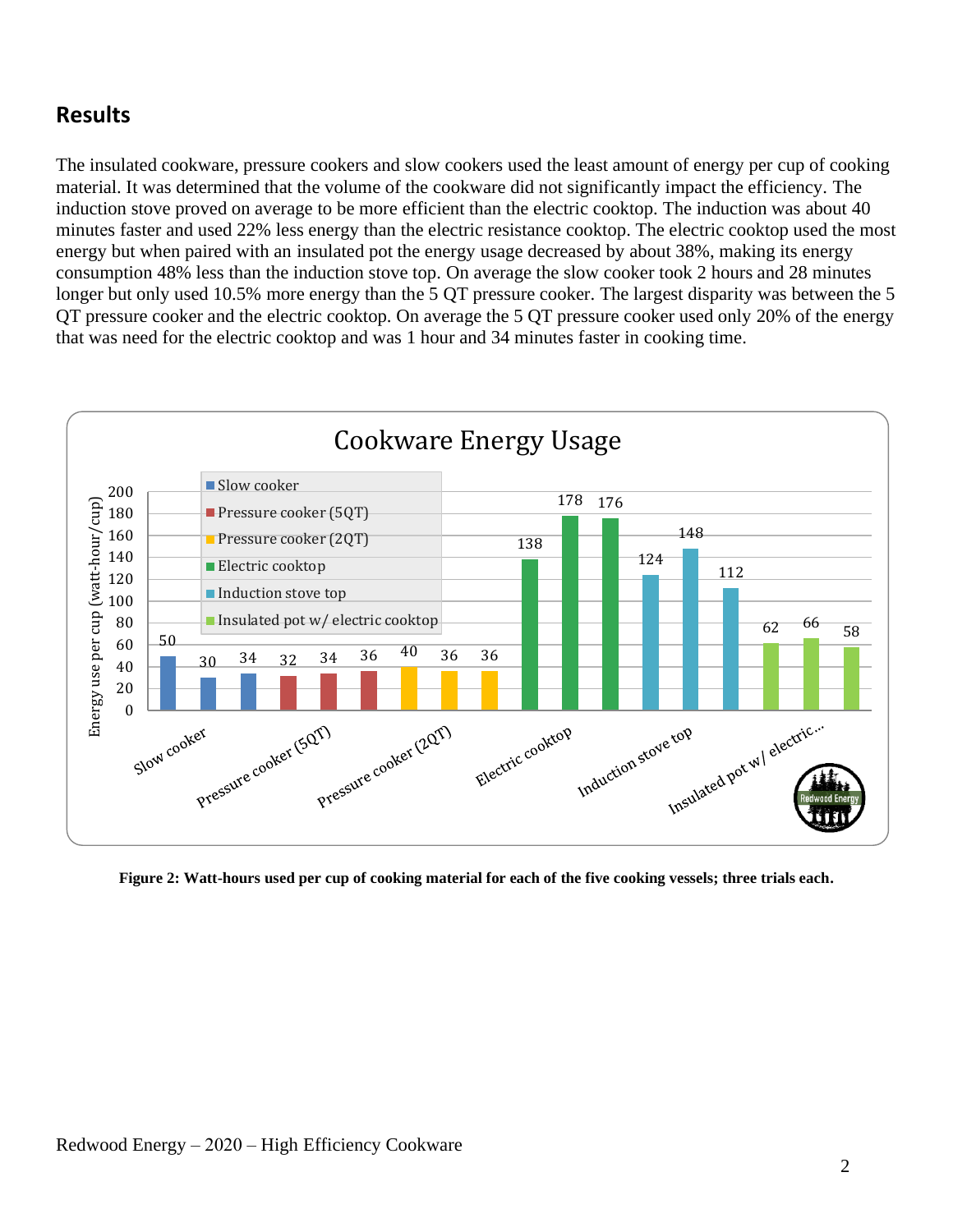

**Figure 3: Cooking time by trial for each cookware.** 

| <b>Method</b>                            | <b>Trial</b>   |      |     |                | Energy Use (kWh) Watt Hours/cup Cooking Time (hours) Material volume (cups) | Vessel volume (cups) |
|------------------------------------------|----------------|------|-----|----------------|-----------------------------------------------------------------------------|----------------------|
| Slow cooker                              | 1              | 0.25 | 50  | 3.75           | 5                                                                           | 8                    |
|                                          | $\overline{2}$ | 0.15 | 30  | $\overline{2}$ |                                                                             |                      |
|                                          | 3              | 0.17 | 34  | 2.53           |                                                                             |                      |
| Pressure cooker (5QT)                    | 1              | 0.16 | 32  | 0.2            | 5                                                                           | 20                   |
|                                          | 2              | 0.17 | 34  | 0.3            |                                                                             |                      |
|                                          | 3              | 0.18 | 36  | 0.4            |                                                                             |                      |
| Pressure cooker (2QT)                    | 1              | 0.2  | 40  | 0.37           | 5                                                                           | 8                    |
|                                          | 2              | 0.18 | 36  | 0.32           |                                                                             |                      |
|                                          | 3              | 0.18 | 36  | 0.35           |                                                                             |                      |
| Electric cooktop                         | 1              | 0.69 | 138 | 1.6            | 5                                                                           | 10.57                |
|                                          | $\overline{2}$ | 0.89 | 178 | 1.87           |                                                                             |                      |
|                                          | 3              | 0.88 | 176 | 2.15           |                                                                             |                      |
| Induction stove top                      |                | 0.62 | 124 | 1.17           | 5                                                                           | 10.57                |
|                                          | $\overline{2}$ | 0.74 | 148 | 1.42           |                                                                             |                      |
|                                          | 3              | 0.56 | 112 | 1.05           |                                                                             |                      |
| Double walled pot w/<br>electric cooktop |                | 0.31 | 62  | 0.35           | 5                                                                           | 32                   |
|                                          | $\overline{2}$ | 0.33 | 66  | 0.36           |                                                                             |                      |
|                                          | 3              | 0.29 | 58  | 0.31           |                                                                             |                      |

**Table 1: The summary of test results for each trial run.**